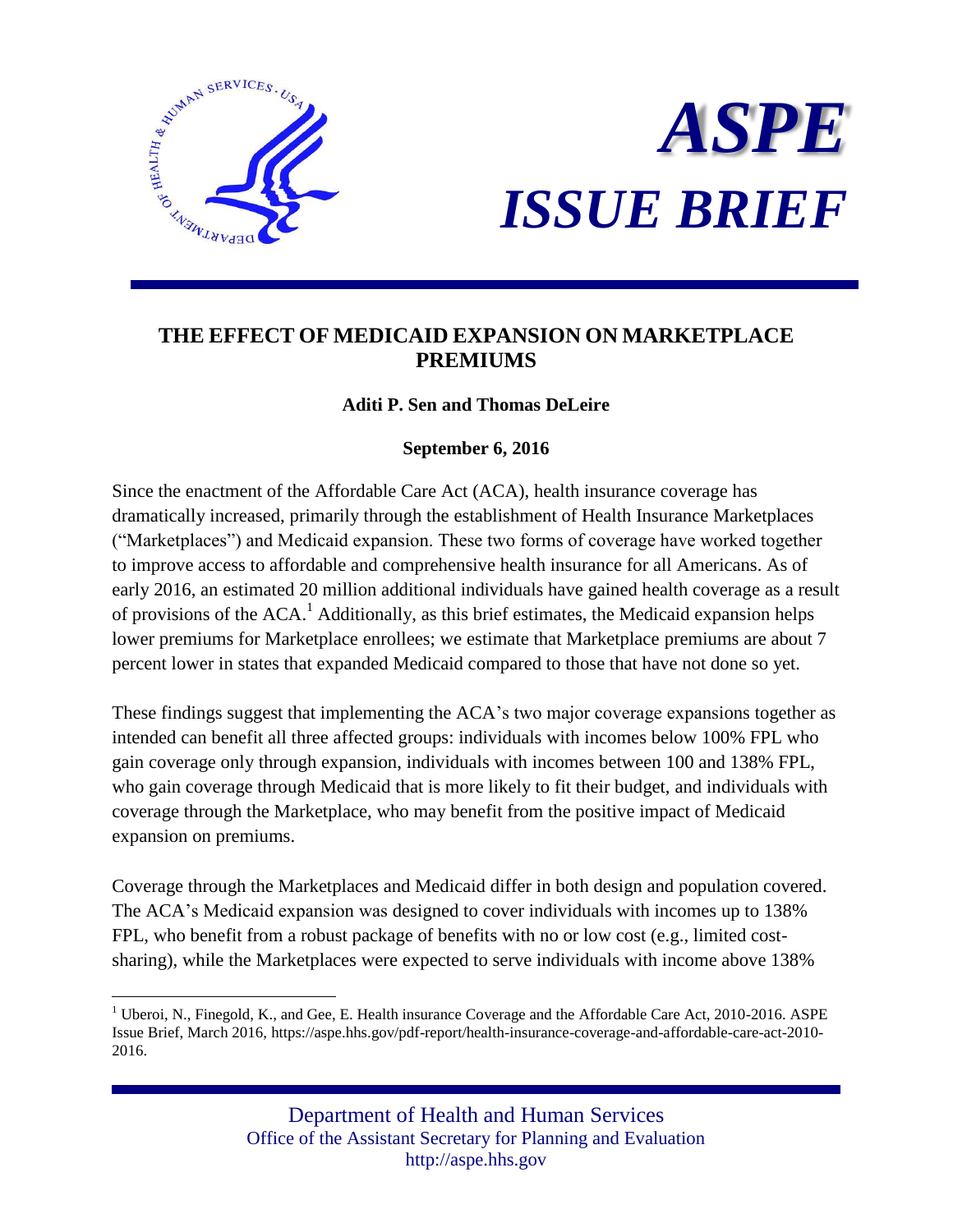FPL.While Marketplace and Medicaid coverage differ, they work together in many ways. As a result of the ACA, the two programs' eligibility criteria and processes are closely aligned. Individuals move from one type of coverage to another as their incomes and other circumstances change, insurers participate in one or both markets, and there are interactions between the programs' risk pools.

States that have expanded Medicaid coverage under the ACA effectively have private insurance risk pools comprised largely of individuals with incomes *above* 138% FPL since those with incomes below this level are covered by Medicaid.<sup>2</sup> In non-expansion states, individuals with incomes below 100% FPL generally have no option for subsidized coverage, but individuals with incomes in the  $100\%$ -138% FPL range can access financial assistance through the Marketplace.<sup>3</sup> In these states, individuals with incomes between 100 and 138% FPL make up close to 40% of the Marketplace population, on average, *versus* 6% in states that have expanded Medicaid.<sup>4</sup> Because low-income individuals on average have poorer health status than those with higher incomes (but better health status than those with incomes below poverty), a state's decision to expand Medicaid has the potential to affect the invididual market risk pool and ultimately Marketplace premiums.<sup>5</sup>

According to our analysis of states that used HealthCare.gov in 2015, Marketplace premiums in states that have expanded Medicaid are, on average, substantially lower than in states that have not (see Figure 1). While there are many differences between expansion and non-expansion states, this brief examines whether and to what extent the Marketplace premium differences are due to the direct impact of states' decisions to expand Medicaid. We estimate that Marketplace premiums are about 7 percent lower in expansion states, controlling for differences across states in demographic characteristics, pre-ACA uninsured rates, health care costs, and state policy decisions other than Medicaid expansion (e.g., allowing transitional policies, rating area design), and limiting the analysis to neighboring counties, which might be expected to have similar populations. Our findings are consistent with direct evidence on differences in health status

<sup>&</sup>lt;sup>2</sup> Note that legal immigrants in this income range may not be covered due to a five-year waiting period between obtaining qualified immigration status and enrolling in Medicaid.

 $3$  Those lawfully present with incomes below 100% FPL and in the five-year waiting period between obtaining qualified immigration status and Medicaid eligibility are eligible for subsidized Marketplace coverage.

<sup>&</sup>lt;sup>4</sup> Some individuals in expansion states with incomes between 100 and 138% FPL are nevertheless eligible for subsidized coverage through the Marketplace. This can occur if they are lawfully present but in the five-year waiting period between obtaining qualified immigration status and becoming eligible for Medicaid. In addition, individuals who are eligible for Medicaid are permitted to enroll in unsubsidized Marketplace coverage if they prefer that coverage to Medicaid coverage.

 $<sup>5</sup>$  Center on Budget and Policy Priorities, Why a State's Health Insurers Should Support Expanding Medicaid.</sup> September, 2012.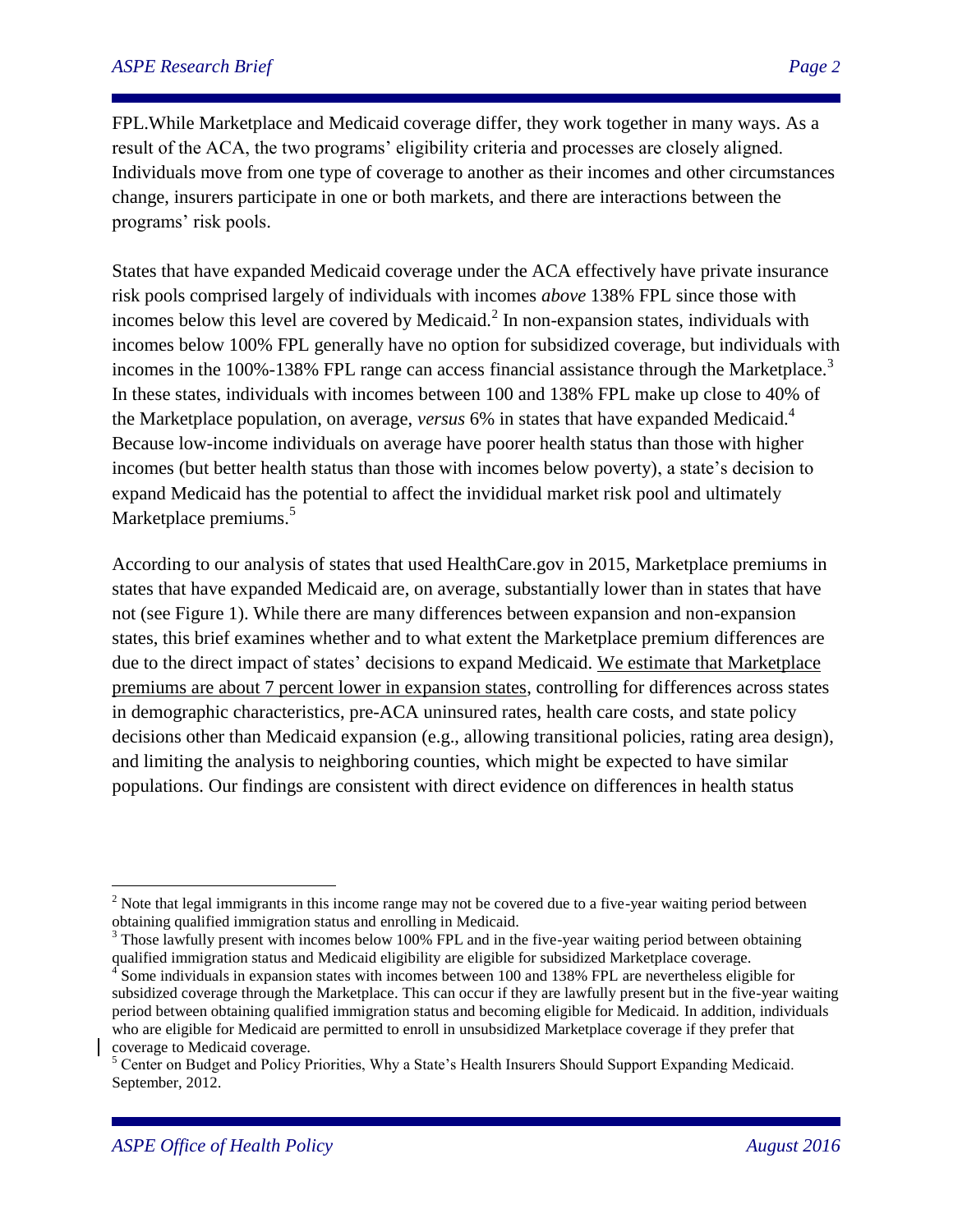across income groups, as well as with statements from insurers, who have noted that states could improve the financial stability of their Marketplaces by expanding Medicaid.<sup>6</sup>

# **Medicaid Expansion is Associated with Lower Marketplace Premiums**

Health insurance premiums of plans offered through the Marketplaces reflect a number of factors, including the health status and expected health care costs of expected enrollees (i.e., the risk pool). Thus, changes in the risk pool may impact Marketplace premiums. As discussed above, whether a state expands Medicaid determines whether individuals with incomes between 100% FPL and 138% FPL will generally be included in the Marketplace risk pool or will instead get coverage through Medicaid. Because low-income individuals report poorer health status than individuals with higher incomes, the presence of these individuals could affect the Marketplace risk pool and, hence, Marketplace premiums.

We use 2015 administrative data on Marketplace plans and enrollment to assess how Medicaid expansion affected premiums due to changes in the underlying risk pool of eligible enrollees. In 2015, Marketplace premiums for the second-lowest cost silver plan were, on average, about 8% lower in expansion states than non-expansion states among states that used HealthCare.gov (excluding Alaska because it expanded Medicaid after Marketplace rates were set) (Figure 1). This raw difference, however, does not control for any other state factors that might vary between expansion and non-expansion states and affect premiums (e.g., population demographics, market characteristics, insurer networks, policy decisions).

<sup>6</sup> See, for example, Murawski, J. "Blue Cross CEO says insurer may leave ACA market in NC in 2017." *The News & Observer*, Feb. 10, 2016.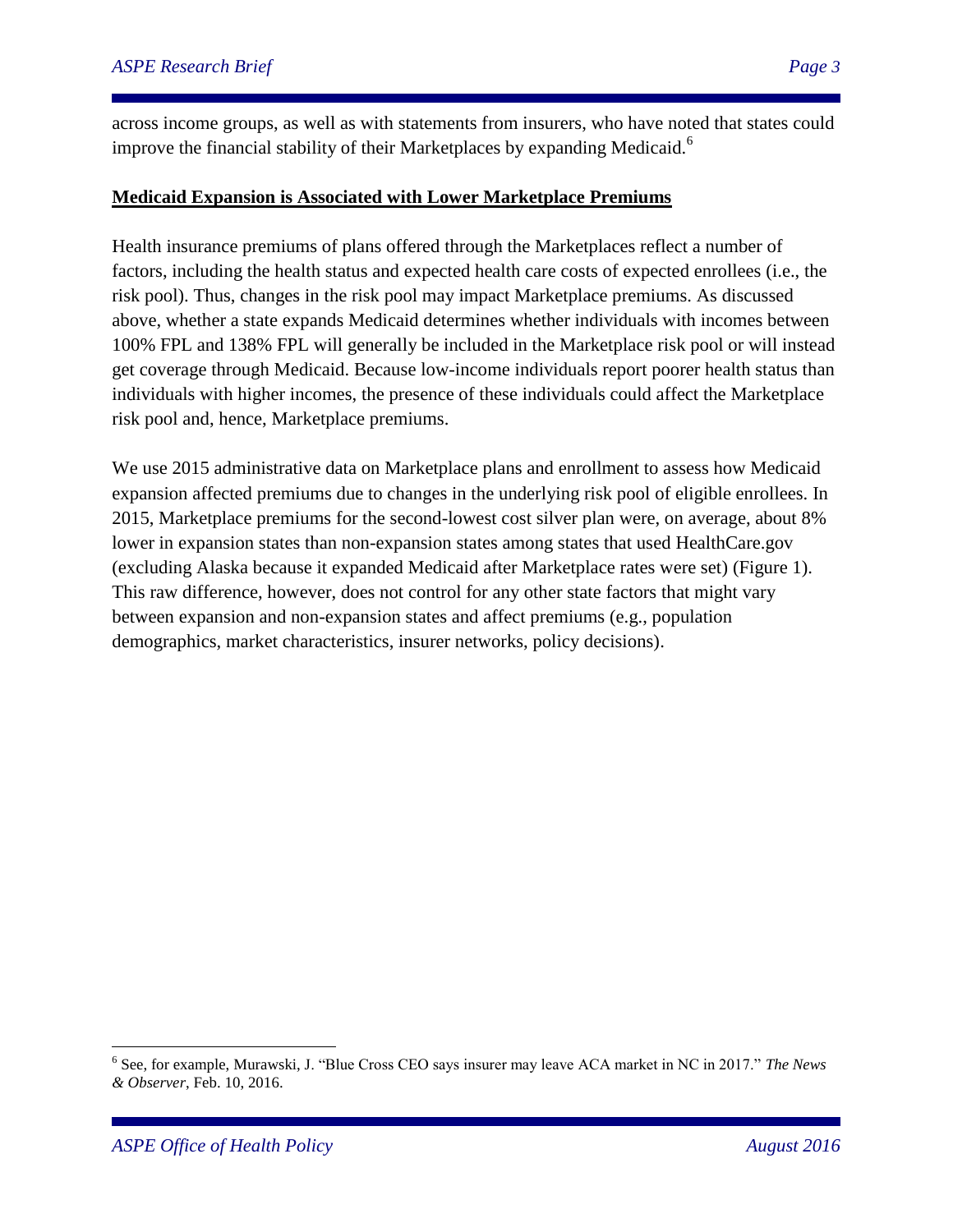



Expansion Non-Expansion

*Notes*: \*LA and MT expanded Medicaid in 2016. AK is excluded because it expanded Medicaid in late 2015 after Marketplace rates were set. Average of second-lowest silver plan premiums across counties within each state, weighted by plan selections, see Avery, K., et al. "Health Plan Choice and Premiums in the 2016 Health Insurance Marketplace," ASPE Research Brief, October 30, 2015.

To obtain estimates of the relationship between Medicaid expansion and Marketplace premiums that are less subject to these potential confounding factors, we use geographic matching analysis, which is based on comparing premiums across border counties that are within a unified geographic area but located in states that made different Medicaid expansion decisions. While there are likely to be many (unobservable) differences between Medicaid expansion and nonexpansion states, our method allows us to compare risk pools and premiums in geographic areas where it is more likely that the population is relatively homogeneous (e.g., in terms of ethnicity, race, economic status) and there are fewer unobservable differences that would affect premiums.

We compare Marketplace premiums within county pairs that span expansion and non-expansion states, using regression analyses to control for population characteristics, state policies that may be related to premiums (e.g., allowing transitional policies, rating area design), market characteristics (e.g., hospital concentration, number of Marketplace issuers), and characteristics of the county-pair through fixed effects. We also weight regressions by Marketplace enrollment.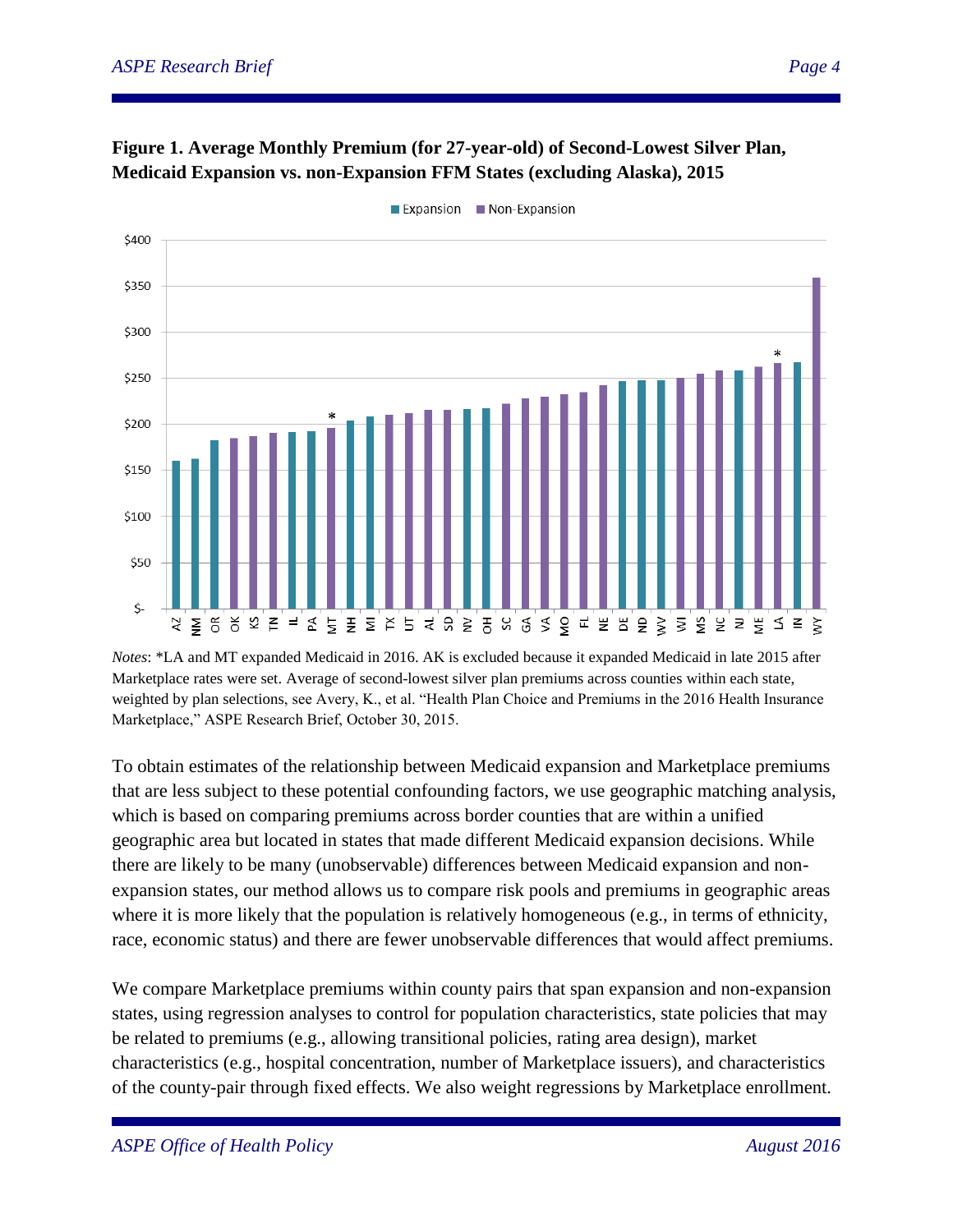### *ASPE Research Brief Page 5*

Due to limitations in data available from State-based Marketplaces, both states in the expansion and non-expansion comparison counties must use the HealthCare.gov platform to be included in the analysis. There are 94 county-pairs across 19 states where one county is located in a Medicaid expansion state and the paired county is in a non-expansion state and both states use the HealthCare.gov platform (Figure 2).<sup>7</sup> These matched border counties are statistically similar across a range of population characteristics, suggesting that this approach allows us to control for a range of demographic characteristics that might influence premiums (Technical Appendix Table A2, columns 7-8). We have the data to include controls as discussed above for 91 of the 94 county-pairs. Full details on the regression specification and robustness checks are available in the technical appendix.





*Notes:* Map shows counties included in matched border analysis. County-pairs must include one county in a Medicaid expansion state and one county in a non-expansion state and both states must use the HealthCare.gov platform.

Results from this analysis suggest that Medicaid expansion was associated with 7% lower Marketplace premiums in this sample of matched border counties. As is shown in Technical Appendix Table A1, the significant reduction in Marketplace premiums associated with Medicaid expansion is consistent across several analytic approaches; while the estimated size of the reduction varies, it is greater than or equal to 7% under all approaches. In other versions of

 $7$  We omit Iowa and Arkansas, which have expanded Medicaid under a waiver that allows them to enroll certain Medicaid eligible populations into private insurance with premium assistance. We classify states that expanded after January 1, 2015 (such as Indiana) as non-expansion states because Marketplace premiums are established in the fall of 2014 and would not have accounted for this expansion.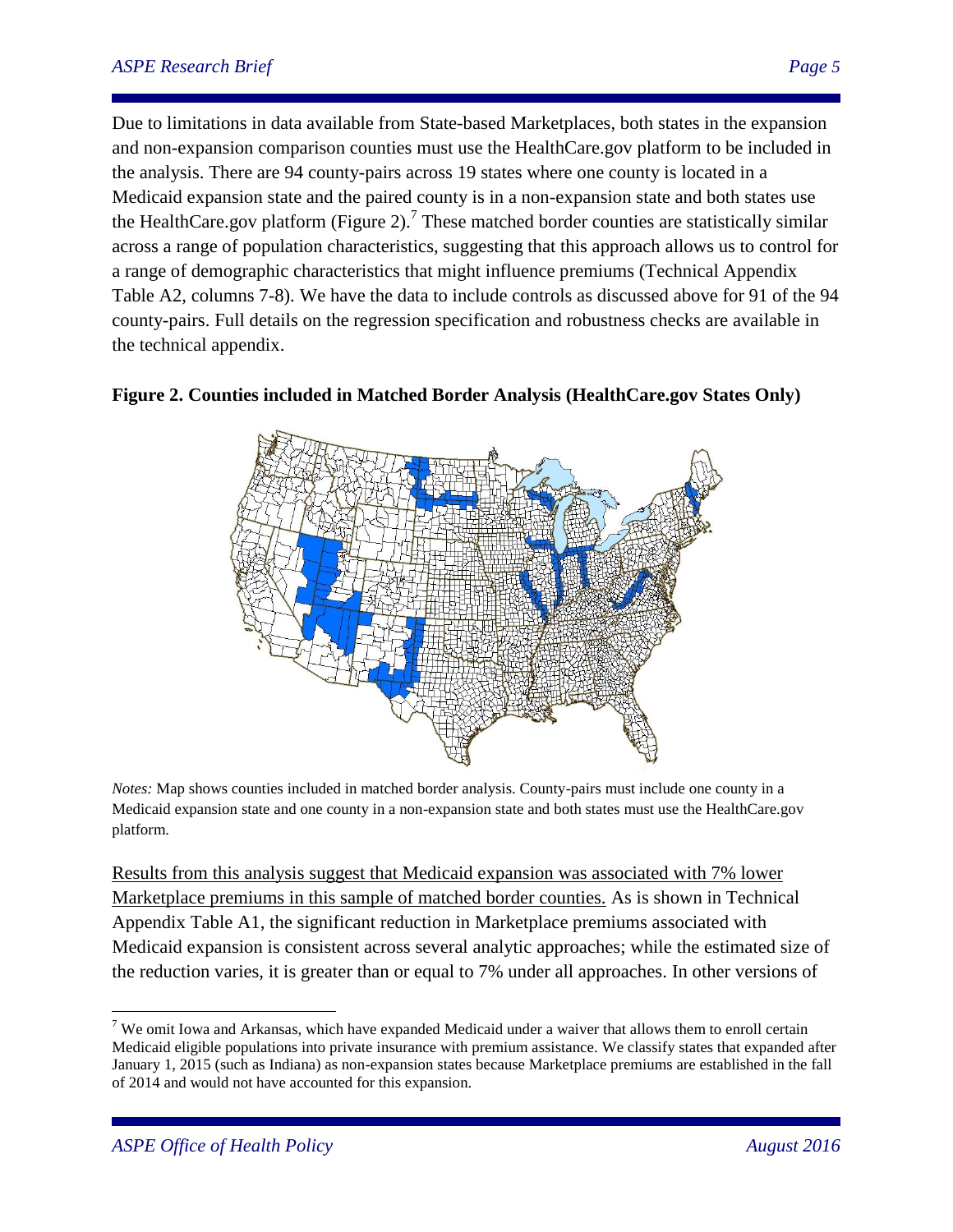the analysis, we broaden our analysis to include all FFM counties and estimate the effect of expansion (without matching) and use external data to estimate the effect across FFM and SBM states (Appendix Table A1).

There is the potential for other factors to be driving these differences in premiums between expansion and non-expansion states. Although we cannot control for these differences perfectly, we control for several policy choices as well as for other county and state characteristics that might be expected to have the greatest impact on premiums and also mitigate this issue to a certain degree by restricting our main analysis to FFM states.

### **Higher Marketplace Premiums in Non-Expansion States Reflect a Different Risk Pool**

The 7% premium difference in expansion *versus* non-expansion states is consistent with differences in expected spending of Marketplace enrollees across these types of states due to the variation in enrollment and expected spending by income.

### Income and Marketplace Enrollment

In states that have not yet expanded Medicaid, individuals with family incomes between 100 and 138% FPL are eligible for subsidized Marketplace coverage, while in states that have expanded Medicaid, subsidized coverage is generally only available to those with incomes above 138% FPL. As a result, low-income individuals (100-138% FPL) make up a greater share of Marketplace enrollment in Medicaid non-expansion states than in expansion states (Figure 3). Enrollees with incomes between 100 and 138% FPL represent close to 40% of total enrollment in non-expansion states.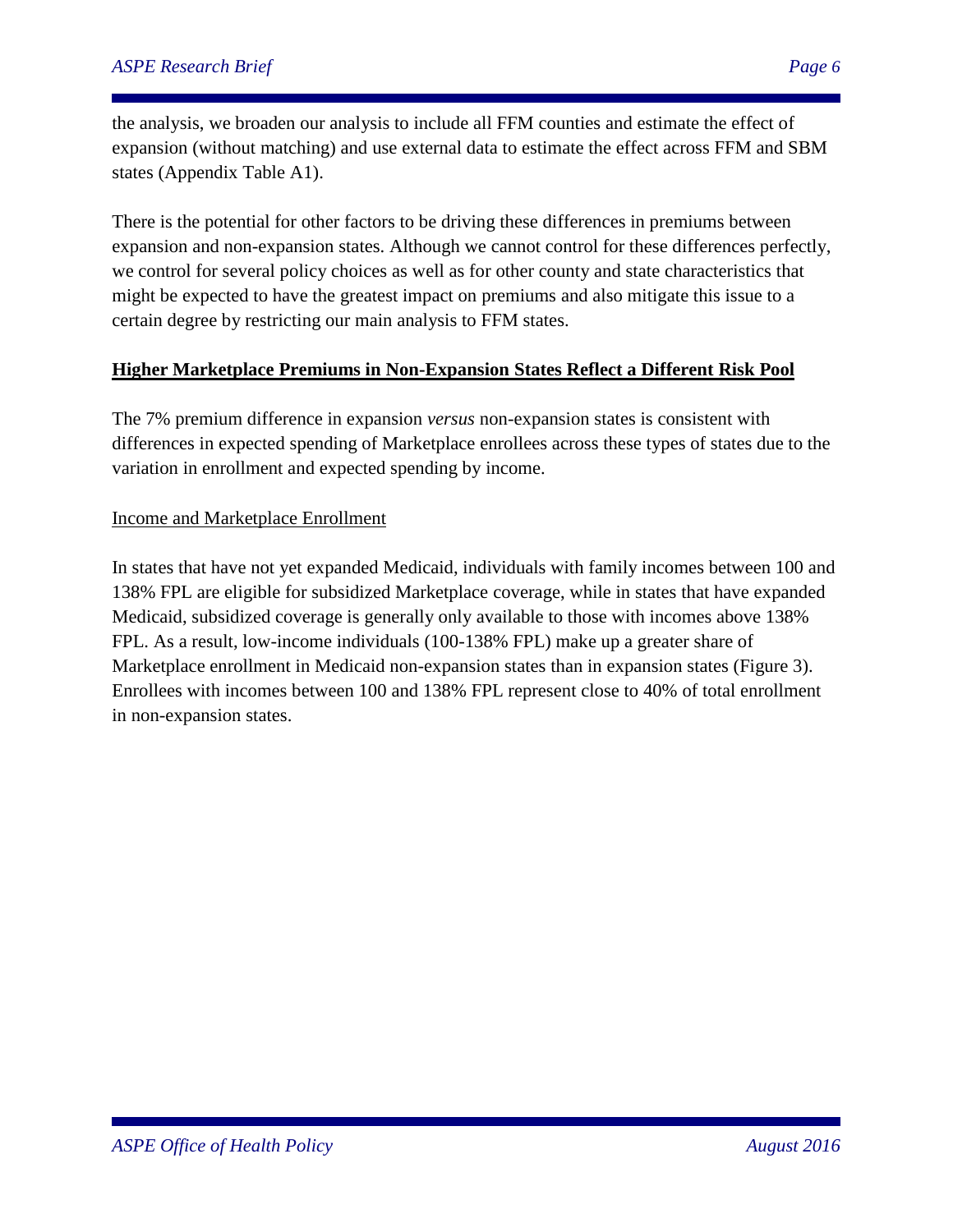



*Notes*: Data from MI, NH, PA, IN, and AK, which expanded Medicaid after January 2014 but before January 1, 2016 are not included in this figure (all states that expanded before 1/1/2015 are included in the main regression analysis). LA and MT, which expanded Medicaid in 2016 are included as non-expansion states.

#### Income and Health Status

A substantial body of scientific literature confirms a persistent connection between low income and poor health.<sup>8</sup> Not only are most diseases more common among the poor and near-poor at all ages, but there is evidence that poverty also results in faster progression of diseases, more complications, and poorer survival rates.<sup>9</sup>

Data from the Current Population Survey shows that low-income individuals are more likely to report that they are in fair or poor health than individuals with higher incomes. Close to 20% of individuals with incomes between 100 and 138% FPL report being in fair or poor health compared to approximately 8% of individuals with incomes above 138% FPL. Combining these rates with the enrollment data above suggests that we would expect the share of enrollees in fair or poor health (compared to good, very good, or excellent health) to be 2 percentage points higher in non-expansion states compared to expansion states due to the difference in the percent

<sup>&</sup>lt;sup>8</sup> See, for example, Case, A., Lubotsky, D., and Paxson, C. (2002). Economic Status and Health in Childhood: the Origins of the Gradient, *American Economic Review*, 92(5):1308-34. Also see Deaton, A.S. and Paxson, C. (1999).

Mortality, Education, Income and Inequality among American Cohorts, NBER Working Paper No. 7140. <sup>9</sup> Kaplan, G. A. (2009). The Poor Pay More – Poverty's High Cost to Health. Federal Reserve Bank of San

Francisco. Accessed 7/25/16 at[: http://www.frbsf.org/community-development/files/poor\\_pay\\_more.pdf.](http://www.frbsf.org/community-development/files/poor_pay_more.pdf)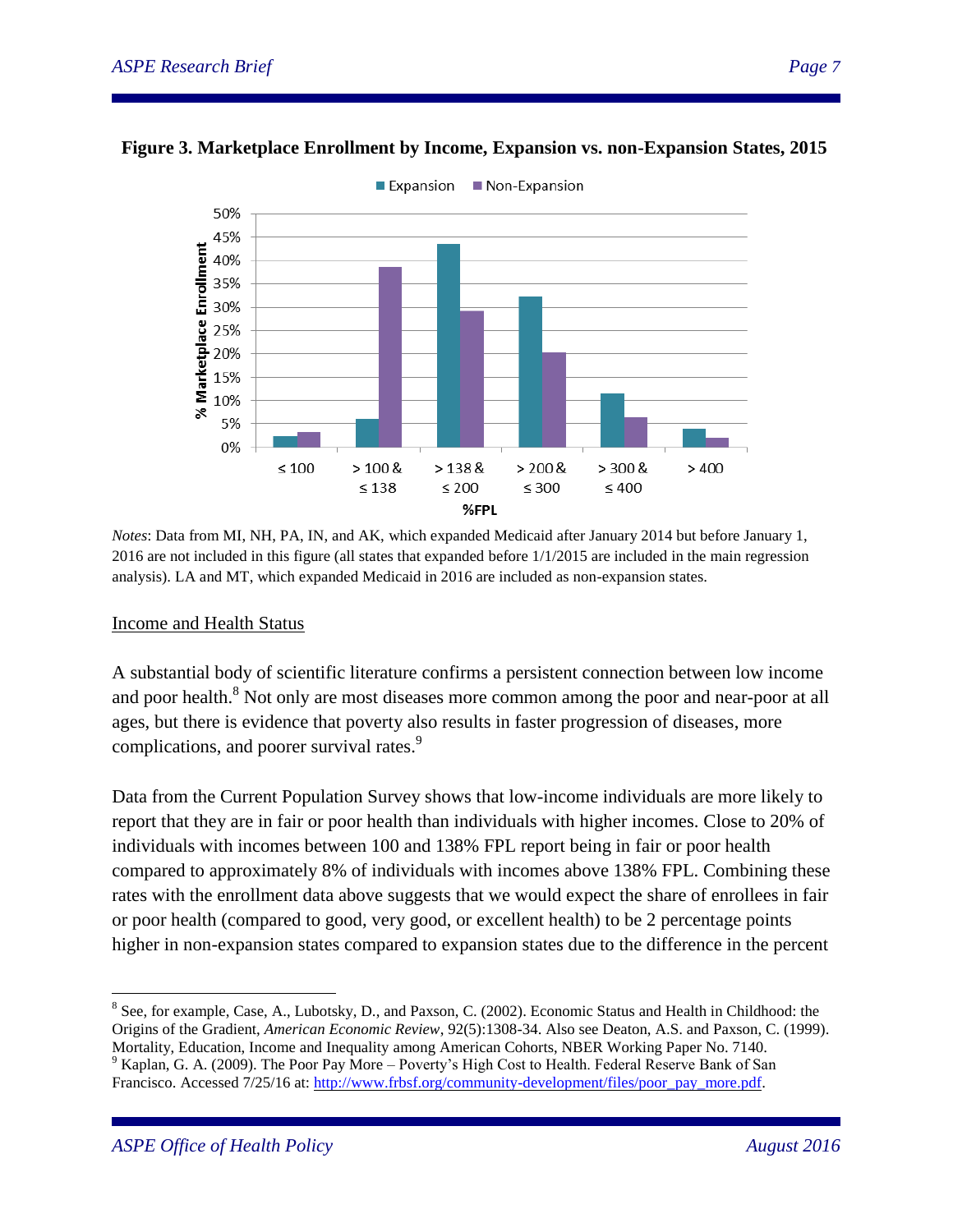of low-income enrollees.<sup>10</sup> In turn, data suggest that those in relatively poorer health are likely to have higher health care expenditures than those in better health, which may lead to higher expected spending per enrollee in expansion *versus* non-expansion states, consistent with the increase in premiums we find. $11$ 

At the same time, individuals with incomes between 100 and 138% FPL have better health status and lower average costs than individuals with incomes below 100% FPL. Current Population Survey data shows that 22% of individuals with incomes below 100% FPL report being in fair or poor health compared to the approximately 20% of individuals with incomes between 100 and 138% FPL. While there may be pent-up demand as uninsured people gain coverage through the Medicaid expansion, the Congressional Budget Office and the Office of the Actuary estimate that, over time, the cost of newly eligible adults will be less than that of previously eligible adults.

### **Conclusion**

 $\overline{a}$ 

As of February 2016, 20 million individuals have gained health insurance thanks to provisions of the ACA, including Medicaid expansion and the establishment of Health Insurance Marketplaces. A comparison of cross-border counties shows that, on average, the benchmark premium in the Marketplace was 7% lower in 2015 in states that expanded Medicaid relative to states that did not, taking into account other state differences such as non-expansion policy choices, population demographics, and health care costs as measured by employer market premiums. It will be important to extend this analysis to future years to see if premium differences continue. These findings suggest that implementing the ACA's two major coverage expansions together as intended can benefit all three affected groups: individuals with incomes below 100% FPL who gain subsidized coverage only through expansion, individuals with incomes between 100 and 138% FPL, who gain coverage through Medicaid that is more likely to fit their budget, and individuals with coverage through the Marketplace, who may benefit from the impact of Medicaid expansion on premiums.

 $10<sup>10</sup>$  At the same time, the evidence shows that individuals who are newly eligible for Medicaid due to expansion are relatively healthier than Medicaid beneficiaries who were eligible for Medicaid prior to the ACA; see Jacobs, P. D., Duchovny, N., and Lipton, B. J. (2016). Changes in Health Status and Care Use after ACA Expansions Among the Insured and Uninsured. *Health Affairs* 35(7):1184-88.

<sup>&</sup>lt;sup>11</sup> According to the 2013 Medical Expenditure Panel Survey (MEPS)-Household Component, those who are under 65 years old and in good, very good, or excellent health, have median spending of \$945 annually conditional on having a health expense, compared to \$4,115 among those who are <65 but report being in fair or poor health. These spending differences, combined with the difference in the percent of enrollees in fair or poor health, suggest that expected spending per capita would be approximately 6% higher in non-expansion vs. expansion states. This is consistent with the 7% higher premiums estimated in our matched border county analysis. Note that we do not have data to estimate differences in spending by health status by age. Younger individuals who report fair or poor health may have relatively lower spending than older individuals in fair/poor health; in turn, this could have implications for expected spending among enrollees in expansion vs. non-expansion states. In addition, if enrollees pick different types of plans (e.g., different benefit structures) in expansion vs. non-expansion states, this may impact spending in ways we cannot capture.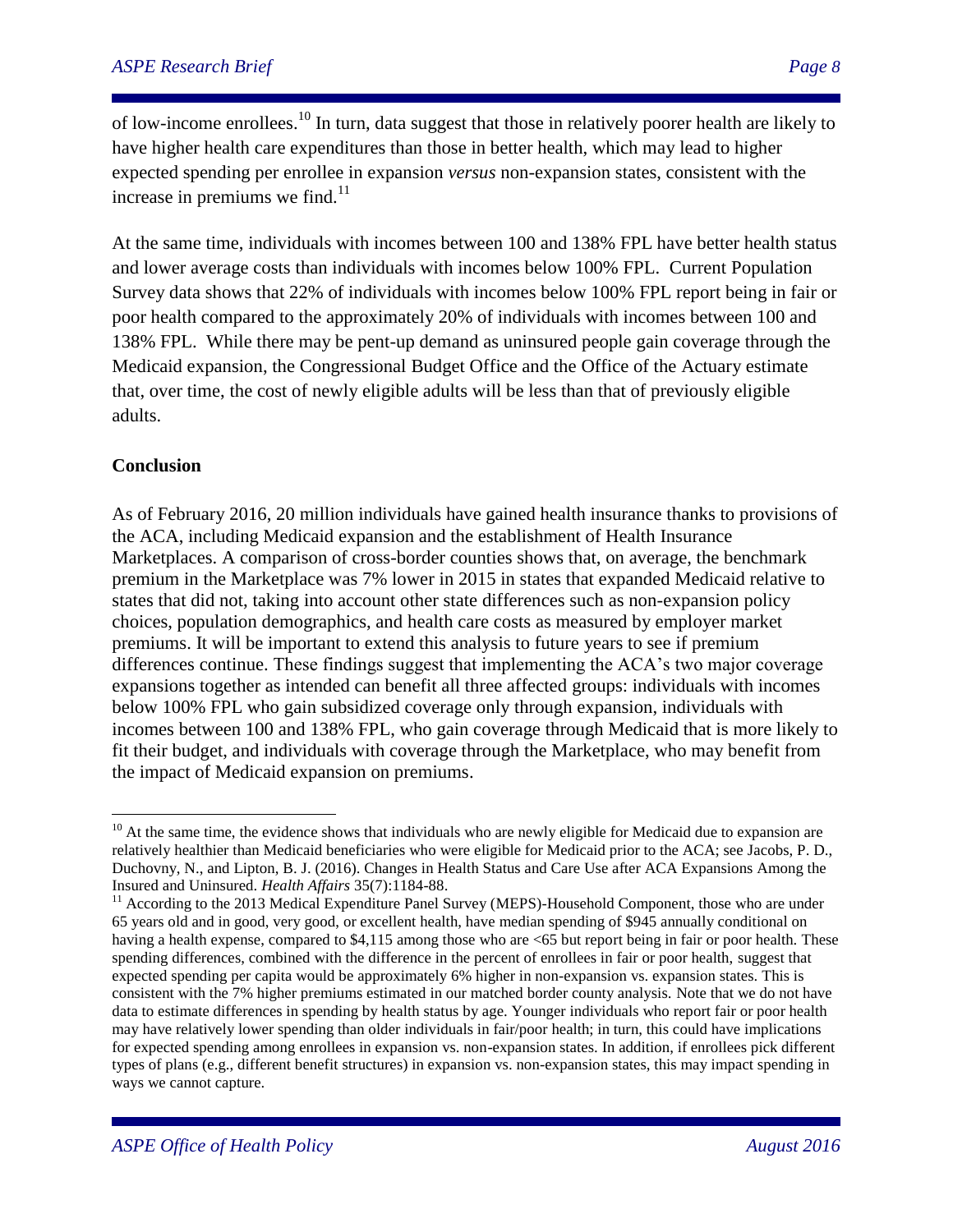## **TECHNICAL APPENDIX**

The U.S. Census County Adjacency File was used to identify all counties in states using the HealthCare.gov platform in 2015 that also expanded Medicaid as of January 1, 2015 that were adjacent to one or more counties in a state that also used the HealthCare.gov platform in 2015 but that had not yet expanded Medicaid as of January 1, 2015.

There are 94 counties in expansion states that are adjacent to counties in non-expansion states that we were able to use for the analysis. Each expansion county was grouped with one or more adjacent non-expansion county. We estimated the average difference between the age-adjusted Marketplace premiums of the second-lowest-cost silver plan in each expansion county and its adjacent non-expansion counties. (Results are consistent for premiums of the lowest-cost silver, average silver, lowest bronze, and average bronze plans; results not shown.) We estimated the relationship between expansion and premiums with no controls, controls only for local demographics (variables included as control measures are available for 91 expansion state counties), and a full set of controls including demographic and market characteristics as well as state policies. The full list of controls is listed in Table A1 below.

Because our results may be specific to the states included in the analysis, we broaden our analysis to estimate the effect of expansion on premiums in the following samples. Results are shown in Table A1.

- 1. All counties in FFM states
	- Counties not matched; this specification includes a dummy indicator of whether or not the county was in a state that had expanded Medicaid.
- 2. All counties in FFM border states
	- All counties in the 19 FFM border states listed in the notes of Table A1.
	- As above, this specification includes a dummy indicator of whether or not the county was in a state that had expanded Medicaid.
- 3. Border counties in FFM border states
	- All *border* counties in the 19 FFM border states listed in the notes of Table A1.
	- As above, this specification includes a dummy indicator of whether or not the county was in a state that had expanded Medicaid.
- 4. Matched border counties in FFM border states [main specification]
	- Expansion counties matched to adjacent non-expansion counties.
	- Fixed effects regression.
- 5. Matched border counties in FFM and SBM states
	- Expansion counties matched to adjacent non-expansion counties, all states.
	- Rating area-level premiums (rather than county-level as in FFM specifications); no data on control variables for SBMs available; fixed effects regression.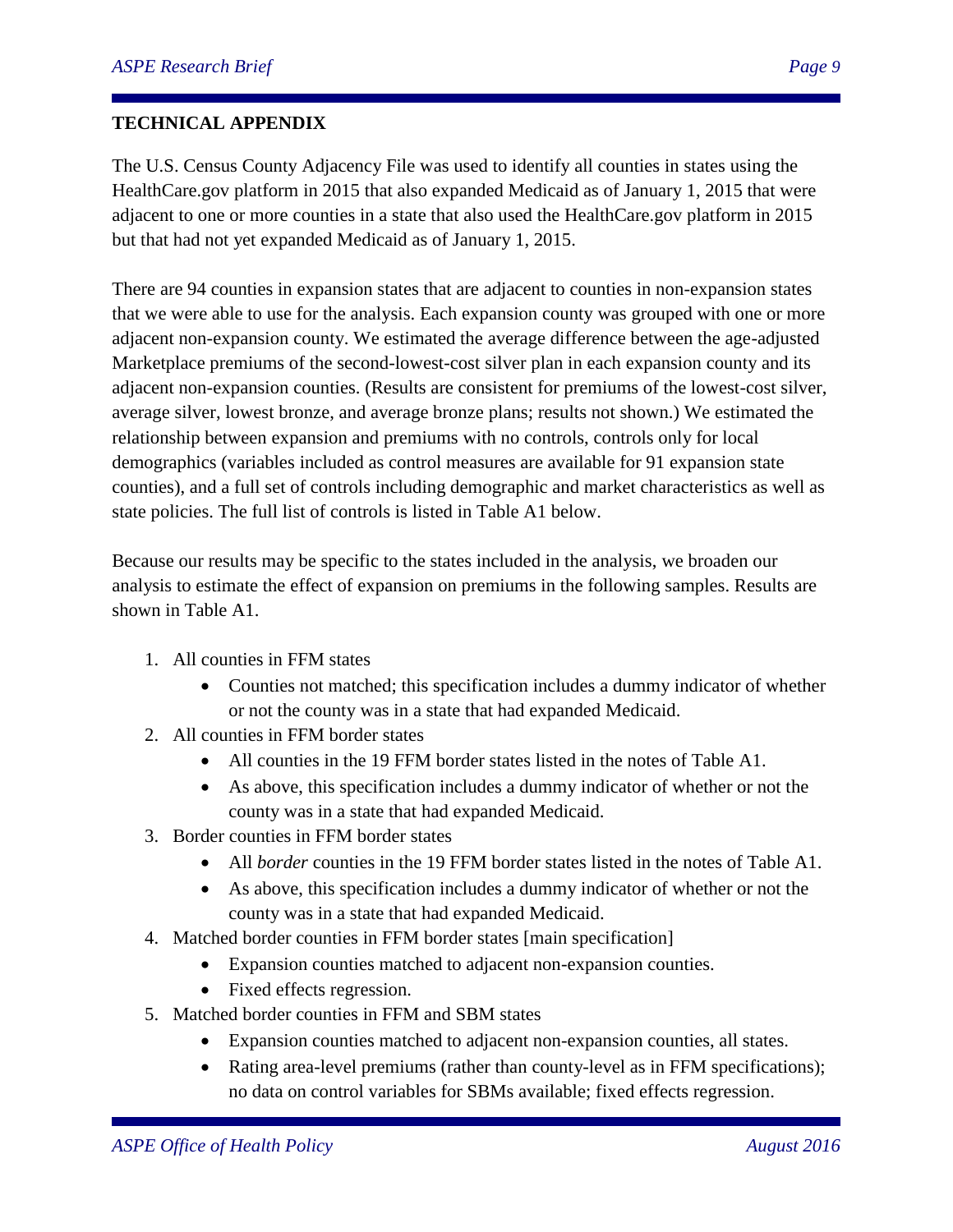### **Table A1. Analysis of 2015 Premium Differences in Medicaid Expansion vs. Non-Expansion States**

|                                                       | (1)         | (2)                     | (3)       | (4)                               | (5)       | (6)       | (7)         | (8)       | (9)                                         | (10)               | (11)                                                          | (12)                                                    | (13)                 |
|-------------------------------------------------------|-------------|-------------------------|-----------|-----------------------------------|-----------|-----------|-------------|-----------|---------------------------------------------|--------------------|---------------------------------------------------------------|---------------------------------------------------------|----------------------|
|                                                       |             | <b>All FFM Counties</b> |           | All Counties in FFM Border States |           |           |             |           | <b>Border Counties in FFM Border States</b> |                    | <b>Matched Border Counties in FFM</b><br><b>Border States</b> | <b>Matched Border</b><br><b>Counties</b><br>(SBM + FFM) |                      |
| Difference between Counties in                        |             |                         |           |                                   |           |           |             |           |                                             |                    |                                                               |                                                         |                      |
| <b>Expansion States and Counties</b>                  | $-523.89$   | $-541.75$               | $-532.13$ | $-522.19$                         | $-535.37$ | $-528.20$ | $-531.30$   | $-524.89$ | $-531.71$                                   | $-530.52$          | $-524.94$                                                     | $-515.44$                                               | $-532.00$            |
| in Non-Expansion States                               |             |                         |           |                                   |           |           |             |           |                                             |                    |                                                               |                                                         |                      |
|                                                       | (5.38)      | (4.78)                  | (4.57)    | (6.61)                            | (3.85)    | (4.20)    | (9.56)      | (3.60)    | (4.75)                                      | (8.06)             | (3.25)                                                        | (5.60)                                                  | (5.16)               |
|                                                       | ${10.34}$   | ${8.76}$                | ${10.19}$ | ${11.05}$                         | ${7.44}$  | ${12.65}$ | ${11.43}$   | ${6.08}$  | ${7.05}$                                    |                    |                                                               |                                                         |                      |
| Mean SLS Premium in Non-<br><b>Expansion Counties</b> |             | \$219.40                |           |                                   | \$210.92  |           |             | \$217.00  |                                             |                    | \$223.94                                                      |                                                         | \$232.22             |
| <b>Percent Effect</b>                                 | $-10.89%$   | $-19.03%$               | $-14.64%$ | $-10.52%$                         | $-16.77%$ | $-13.37%$ | $-15.11%$   | $-13.21%$ | $-14.61%$                                   | $-13.63%$          | $-11.14%$                                                     | $-6.89%$                                                | $-13.78%$            |
| Exogenous controls                                    | <b>No</b>   | Yes                     | Yes       | No                                | Yes       | Yes       | No          | Yes       | Yes                                         | No                 | Yes                                                           | Yes                                                     | N <sub>0</sub>       |
| Market/policy controls                                | No          | No                      | Yes       | No                                | No        | Yes       | No          | No        | Yes                                         | No                 | No                                                            | Yes                                                     | <b>No</b>            |
| Method                                                | Weighed OLS |                         |           | Weighed OLS                       |           |           | Weighed OLS |           |                                             | Fixed<br>Effects   |                                                               |                                                         | <b>Fixed Effects</b> |
| Number of counties                                    | 2,544       | 2,152                   | 2,152     | 1,349                             | 1,055     | 1,055     | 249         | 211       | 211                                         | 249 (94<br>groups) | 211 (91<br>groups)                                            | 211 (91<br>groups)                                      | 570 (186 groups)     |

Notes:

Border states include: AZ, IL, MI, ND, NH, NM, NV, OH, WV (Expansion) and IN, ME, MO, MT, OK, SD, TX, UT, VA, WI.

Exogenous controls include: population density, per-capita income, percent uninsured, percent in poverty, ESI spending, CMS wage index, adult smoking rate, adult obesity rate, and NCHS rural county indicators.

Market/policy controls include number of issuers, hospital market concentration, indicator for transitional policies, indicator for county-based rating areas, pcps per capita, doctors per capita, and hospital beds per capi Robust standard errors in parentheses; State-level clustered standard errors in brackets.

Second-lowest silver premium is for age 21 and is calculated at the county level, except for column (13) in which SLS is for age 27 and is calculated by rating area.

Expansion states include those that expanded as of 1/1/2015.

Premium information for column (13) comes from RWJF HIX Compare, accessed at: http://www.rwjf.org/en/library/research/2015/12/hix-compare-2015-2016-datasets.html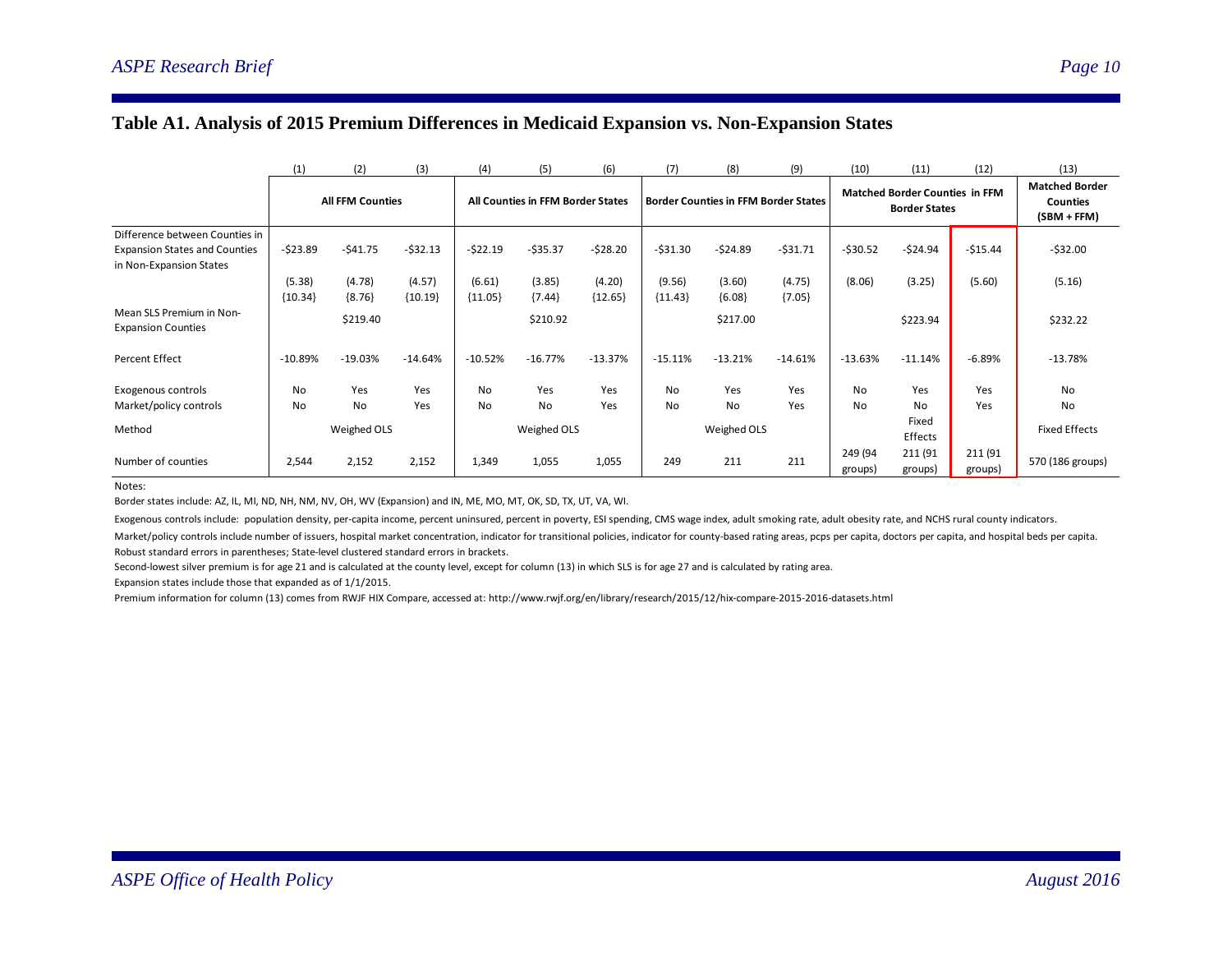# *ASPE Research Brief Page 11*

Lower premiums in Medicaid expansion states are observed in all samples, though effect sizes vary. Moving from columns  $(1) - (3)$  to  $(10) - (12)$  improves the comparability of expansion vs. non-expansion counties on a range of demographic factors that are likely to influence premiums (Table A2). The lack of statistical differences in matched border counties is the main factor making this our preferred specification.

|                                       | (1)               | (2)                     | (3)               | (4)                        | (5)               | (6)                           | (7)               | (8)                               |
|---------------------------------------|-------------------|-------------------------|-------------------|----------------------------|-------------------|-------------------------------|-------------------|-----------------------------------|
|                                       |                   | <b>All FFM Counties</b> |                   | All Counties in FFM Border |                   | <b>Border Counties in FFM</b> |                   | <b>Matched Border Counties in</b> |
|                                       |                   |                         |                   | <b>States</b>              |                   | <b>Border States</b>          |                   | <b>FFM Border States</b>          |
|                                       | <b>Difference</b> |                         | <b>Difference</b> |                            | <b>Difference</b> |                               | <b>Difference</b> |                                   |
|                                       | between           | t-stat (bold            | between           | t-stat (bold               | between           | t-stat (bold                  | between           | t-stat (bold                      |
| County Characteristic                 | expansion         | indicates               | expansion         | indicates                  | expansion         | indicates                     | expansion         | indicates                         |
|                                       | and non-          | statistical             | and non-          | statistical                | and non-          | statistical                   | and non-          | statistical                       |
|                                       | expansion         | significance)           | expansion         | significance)              | expansion         | significance)                 | expansion         | significance)                     |
|                                       | counties          |                         | counties          |                            | counties          |                               | counties          |                                   |
| <b>Population Density</b>             | 668               | 1.64                    | 270               | 0.49                       | 1447              | 1.16                          | 161               | 0.2                               |
| Per-capita Income                     | 1,710             | 1.38                    | $-1,679$          | $-0.91$                    | 4,075             | 1.47                          | 21                | 0.01                              |
| Median Income                         | 2.916             | 1.81                    | $-2.760$          | $-1.23$                    | 3,171             | 1.09                          | 532               | 0.3                               |
| % <65 without Health Insurance 2012   | $-5.82%$          | $-5.67$                 | $-4.39%$          | $-3.63$                    | $-0.39%$          | $-0.21$                       | $-1.11%$          | $-1.1$                            |
| Unemployment Rate 2014                | 0.55%             | 3.16                    | 1.48%             | 6.2                        | 0.74%             | 2.41                          | 0.43%             | 2.22                              |
| Employer-Sponsored Insurance Personal | 204               | 1.87                    | 572               | 4.23                       | 463               | 2.46                          | 88                | 0.39                              |
| Healthcare Expenditures Per Enrollee  |                   |                         |                   |                            |                   |                               |                   |                                   |
| Hospital Wage Index from CMS          | 6.56%             | 4.84                    | 4.01%             | 2.46                       | 6.83%             | 2.4                           | 0.50%             | 0.34                              |
| Number of Issuers                     | 1.18              | 2.39                    | 2.88              | 4.3                        | 1.51              | 2.69                          | 0.56              | 1.17                              |
| Percent of Adults that Smoke          | 1.06%             | 1.71                    | 1.22%             | 1.88                       | 0.16%             | 0.2                           | $-0.26%$          | $-0.23$                           |
| Percent of Adults that are Obese      | $-0.31%$          | $-0.44$                 | $-0.48%$          | $-0.56$                    | $-1.80%$          | $-1.55$                       | $-1.03%$          | $-0.84$                           |
| Percent in Poverty                    | $-1.33%$          | $-1.94$                 | 0.48%             | 0.55                       | 0.32%             | 0.21                          | 0.11%             | 0.12                              |
| Percent with College Education        | 1.58%             | 1.4                     | $-0.37%$          | $-0.22$                    | 2.55%             | 0.94                          | 0.28%             | 0.12                              |
| Primary Care Docs per-1000 pop        | 0.1027            | 3.29                    | 0.1215            | 2.47                       | 0.0943            | 1.01                          | 0.0198            | 0.27                              |
| MDs per 1000 pop                      | 0.4223            | 2.08                    | 0.4143            | 1.42                       | 0.2079            | 0.31                          | $-0.42$           | $-0.65$                           |
| Percent in Poor or Fair Health 2014   | $-0.57%$          | $-1.38$                 | $-0.54%$          | $-0.91$                    | 0.42%             | 0.33                          | 0.74%             | 1.18                              |
| Percent in Poor or Fair Health 2015   | $-0.57%$          | $-1.38$                 | $-0.54%$          | $-0.91$                    | 0.42%             | 0.33                          | 0.74%             | 1.18                              |
| Percent Rural 2014                    | 1.00%             | 0.35                    | $-2.33%$          | $-0.56$                    | $-2.23%$          | $-0.3$                        | 0.32%             | 0.08                              |
| Percent Rural 2015                    | 1.00%             | 0.35                    | $-2.33%$          | $-0.56$                    | $-2.23%$          | $-0.3$                        | 0.32%             | 0.08                              |

| Table A2. Difference between expansion and non-expansion counties (to test for balance) |  |
|-----------------------------------------------------------------------------------------|--|
| for FFM specifications                                                                  |  |

For our main analysis, we did not include Arkansas or Iowa. These states expanded Medicaid under a premium assistance model through a Section 1115 waiver under which they use Medicaid funds to purchase private coverage for Medicaid beneficiaries through the Marketplaces. Medicaid enrollees in these states may be considered to be part of the Marketplace risk pool and therefore these states may not be comparable to other Medicaid expansion states.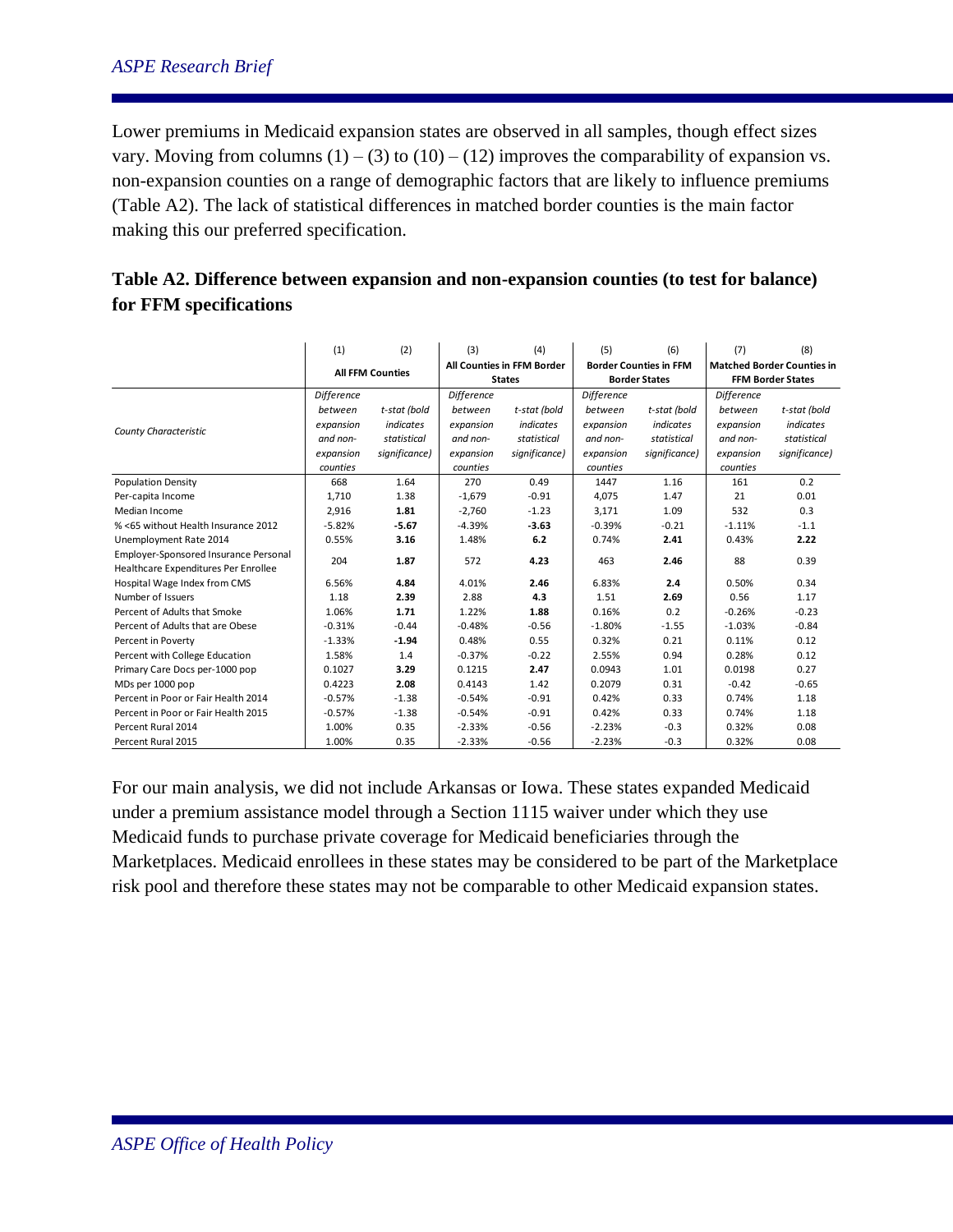|                                                                   | (1)                     | (2)                   | (3)                 | (4)                               | (5)              | (6)                 | (7)         | (8)                                         | (9)                 | (10)                                         | (11)               | (12)             | (13)                                        |                                               |
|-------------------------------------------------------------------|-------------------------|-----------------------|---------------------|-----------------------------------|------------------|---------------------|-------------|---------------------------------------------|---------------------|----------------------------------------------|--------------------|------------------|---------------------------------------------|-----------------------------------------------|
|                                                                   | <b>All FFM Counties</b> |                       |                     | All Counties in FFM Border States |                  |                     |             | <b>Border Counties in FFM Border States</b> |                     | <b>Matched Border Counties in FFM Border</b> |                    |                  | Matched<br><b>Border</b><br><b>Counties</b> | <b>Variable Notes [Source]</b>                |
|                                                                   |                         |                       |                     |                                   |                  |                     |             |                                             |                     |                                              | <b>States</b>      |                  |                                             |                                               |
|                                                                   |                         |                       |                     |                                   |                  |                     |             |                                             |                     |                                              |                    |                  |                                             |                                               |
|                                                                   |                         |                       |                     |                                   |                  |                     |             |                                             |                     |                                              |                    |                  |                                             | Expansion states include those that           |
| <b>Expansion State</b>                                            | $-23.89***$             | $-41.75***$           | $-32.13***$         | $-22.19***$                       | $-35.37***$      | $-28.20***$         | $-31.30***$ | $-24.89***$                                 | $-31.71***$         | $-30.52***$                                  | $-24.94***$        | $-15.44***$      | $-32.00$                                    | expanded as of 1/1/2015.                      |
|                                                                   | (5.380)                 | (4.782)               | (4.571)             | (6.609)                           | (3.846)          | (4.200)             | (9.564)     | (3.602)                                     | (4.749)             | (8.062)                                      | (3.251)            | (5.598)          | (5.16)                                      |                                               |
| Population Density in County, 2010                                |                         | $-0.000129$           | $-0.000585$         |                                   | 0.000961         | $-0.000358$         |             | $-0.00573***$                               | $-0.00753***$       |                                              | $-0.00812*$        | $-0.0100***$     |                                             | [Area Resources File]                         |
|                                                                   |                         | (0.00169)             | (0.00141)           |                                   | (0.00232)        | (0.00235)           |             | (0.00163)                                   | (0.00184)           |                                              | (0.00485)          | (0.00375)        |                                             |                                               |
| Per-capita Income, 2013                                           |                         | 0.000424              | $0.000589***$       |                                   | $0.000621**$     | 0.000361            |             | $0.00106***$                                | 0.000738**          |                                              | $0.00112**$        | $0.00113**$      |                                             | [Area Resources File]                         |
|                                                                   |                         | (0.000262)            | (0.000198)          |                                   | (0.000287)       | (0.000256)          |             | (0.000253)                                  | (0.000298)          |                                              | (0.000504)         | (0.000556)       |                                             |                                               |
| Percent of Adults < Age 65 without Health                         |                         |                       |                     |                                   |                  |                     |             |                                             |                     |                                              |                    |                  |                                             |                                               |
| Insurance, 2013                                                   |                         | $-58.42$              | 35.58               |                                   | $-180.4***$      | $-198.3***$         |             | $-147.6***$                                 | $-180.3**$          |                                              | 186.5*             | 334.8***         |                                             | [Area Resources File]                         |
|                                                                   |                         | (47.94)               | (40.45)             |                                   | (48.47)          | (55.48)             |             | (61.35)                                     | (77.53)             |                                              | (99.75)            | (105.0)          |                                             |                                               |
|                                                                   |                         |                       |                     |                                   |                  |                     |             |                                             |                     |                                              |                    |                  |                                             | Employer-Sponsored Insurance Personal         |
| ESI Personal Healthcare Expenditures Per                          |                         | $0.00807***$          | $0.00624***$        |                                   | $0.00628***$     | $0.00642***$        |             |                                             | $-0.000131$         |                                              | 0.00257            | 0.00471          |                                             | Healthcare Expenditures Per Enrollee          |
| Enrollee, 2013                                                    |                         |                       | (0.00106)           |                                   | (0.00204)        |                     |             | 0.00152<br>(0.00209)                        | (0.00248)           |                                              |                    | (0.00328)        |                                             | [MarketScan]                                  |
| Hospital Wage Index from CMS                                      |                         | (0.00117)<br>140.6*** | $140.7***$          |                                   | 47.92            | (0.00174)<br>53.29* |             | 26.27                                       | $-6.068$            |                                              | (0.00341)<br>47.91 | 18.01            |                                             | [CMS FY 2015 Wage Index Home Page]            |
|                                                                   |                         | (24.69)               | (21.91)             |                                   | (29.83)          | (28.27)             |             | (38.66)                                     | (39.44)             |                                              | (52.31)            | (65.00)          |                                             |                                               |
| Percentage of Adults Who Are Current                              |                         |                       |                     |                                   |                  |                     |             |                                             |                     |                                              |                    |                  |                                             | [Robert Wood Johnson Foundation County        |
| Smokers, 2015                                                     |                         | $116.6***$            | 79.14**             |                                   | 79.89**          | 61.34               |             | 228.1***                                    | 224.5***            |                                              | 158.7**            | 129.7*           |                                             | Health Rankings, 2015]                        |
|                                                                   |                         | (33.95)               | (32.89)             |                                   | (39.08)          | (39.76)             |             | (48.37)                                     | (54.17)             |                                              | (62.15)            | (71.63)          |                                             |                                               |
| Percentage of Adults Who Report a BMI of                          |                         |                       |                     |                                   |                  |                     |             |                                             |                     |                                              |                    |                  |                                             | [Robert Wood Johnson Foundation County        |
| 30 or Higher, 2015                                                |                         | 42.56                 | $111.9***$          |                                   | 217.4***         | $206.8***$          |             | 112.6                                       | 133.5               |                                              | 85.68              | $-25.45$         |                                             | Health Rankings, 2015]                        |
|                                                                   |                         | (59.86)               | (40.77)             |                                   | (50.10)          | (53.76)             |             | (74.88)                                     | (88.54)             |                                              | (81.56)            | (105.9)          |                                             |                                               |
|                                                                   |                         |                       |                     |                                   |                  |                     |             |                                             |                     |                                              |                    |                  |                                             |                                               |
| Central County of MSA > 1 million pop<br>(omitted)                |                         |                       |                     |                                   |                  |                     |             |                                             |                     |                                              |                    |                  |                                             |                                               |
|                                                                   |                         |                       |                     |                                   |                  |                     |             |                                             |                     |                                              |                    |                  |                                             |                                               |
| Fringe County of MSA > 1 million pop                              |                         | 2.662<br>(7.258)      | $-3.152$<br>(6.149) |                                   | 5.478<br>(6.537) | $-1.980$<br>(6.406) |             | 1.898<br>(6.595)                            | $-11.74$<br>(8.750) |                                              | 7.683<br>(21.01)   | 4.465<br>(16.92) |                                             |                                               |
|                                                                   |                         |                       |                     |                                   |                  |                     |             |                                             |                     |                                              |                    |                  |                                             |                                               |
| County within MSA of 250,000-999,999 pop                          |                         | $12.10*$              | 4.475               |                                   | 6.724            | 3.415               |             | 9.233                                       | 34.01***            |                                              | 12.59              | 2.621            |                                             | [National Center for Health Statistics Urban- |
|                                                                   |                         | (7.072)               | (6.918)             |                                   | (7.473)          | (7.674)             |             | (9.226)                                     | (11.46)             |                                              | (21.89)            | (18.34)          |                                             | Rural Classification Scheme for Counties,     |
| County within MSA of 50,000 to 249,999                            |                         |                       |                     |                                   |                  |                     |             |                                             |                     |                                              |                    |                  |                                             | 2013]                                         |
| pop                                                               |                         | 19.10***              | 9.291               |                                   | 22.03***         | $18.01**$           |             | 16.96*                                      | 38.21**             |                                              | 12.63              | $-9.119$         |                                             |                                               |
|                                                                   |                         | (7.212)               | (7.706)             |                                   | (7.799)          | (9.119)             |             | (10.03)                                     | (16.08)             |                                              | (23.29)            | (20.94)          |                                             |                                               |
|                                                                   |                         |                       |                     |                                   |                  |                     |             |                                             |                     |                                              |                    |                  |                                             |                                               |
| County within Micropolitan Statistical Area                       |                         | 33.21***              | 17.84**             |                                   | $24.61***$       | 19.43**             |             | 12.75                                       | 36.00**             |                                              | 21.30              | $-0.747$         |                                             |                                               |
|                                                                   |                         | (7.207)               | (8.350)             |                                   | (7.698)          | (9.792)             |             | (9.081)                                     | (16.70)             |                                              | (25.85)            | (22.05)          |                                             |                                               |
| Noncore County not within Micropolitan<br><b>Statistical Area</b> |                         | 32.80***              | $16.10*$            |                                   | 28.18***         | 23.08**             |             | $26.16***$                                  | $50.33***$          |                                              | 18.62              | $-2.000$         |                                             |                                               |
|                                                                   |                         | (6.844)               | (8.493)             |                                   | (7.966)          | (10.52)             |             | (9.664)                                     | (18.84)             |                                              | (25.71)            | (22.56)          |                                             |                                               |
| Percent of Persons in Poverty, 2013                               |                         | 0.543                 | 0.456               |                                   | 0.651            | $0.870*$            |             | $1.494***$                                  | $2.044***$          |                                              | $1.142*$           | 1.287            |                                             | [Area Resources File]                         |
|                                                                   |                         | (0.345)               | (0.377)             |                                   | (0.555)          | (0.525)             |             | (0.491)                                     | (0.686)             |                                              | (0.619)            | (0.850)          |                                             |                                               |

# **Table A3. Full Regression Results for the Analysis Summarized in Table A1**

(continued on the next page)